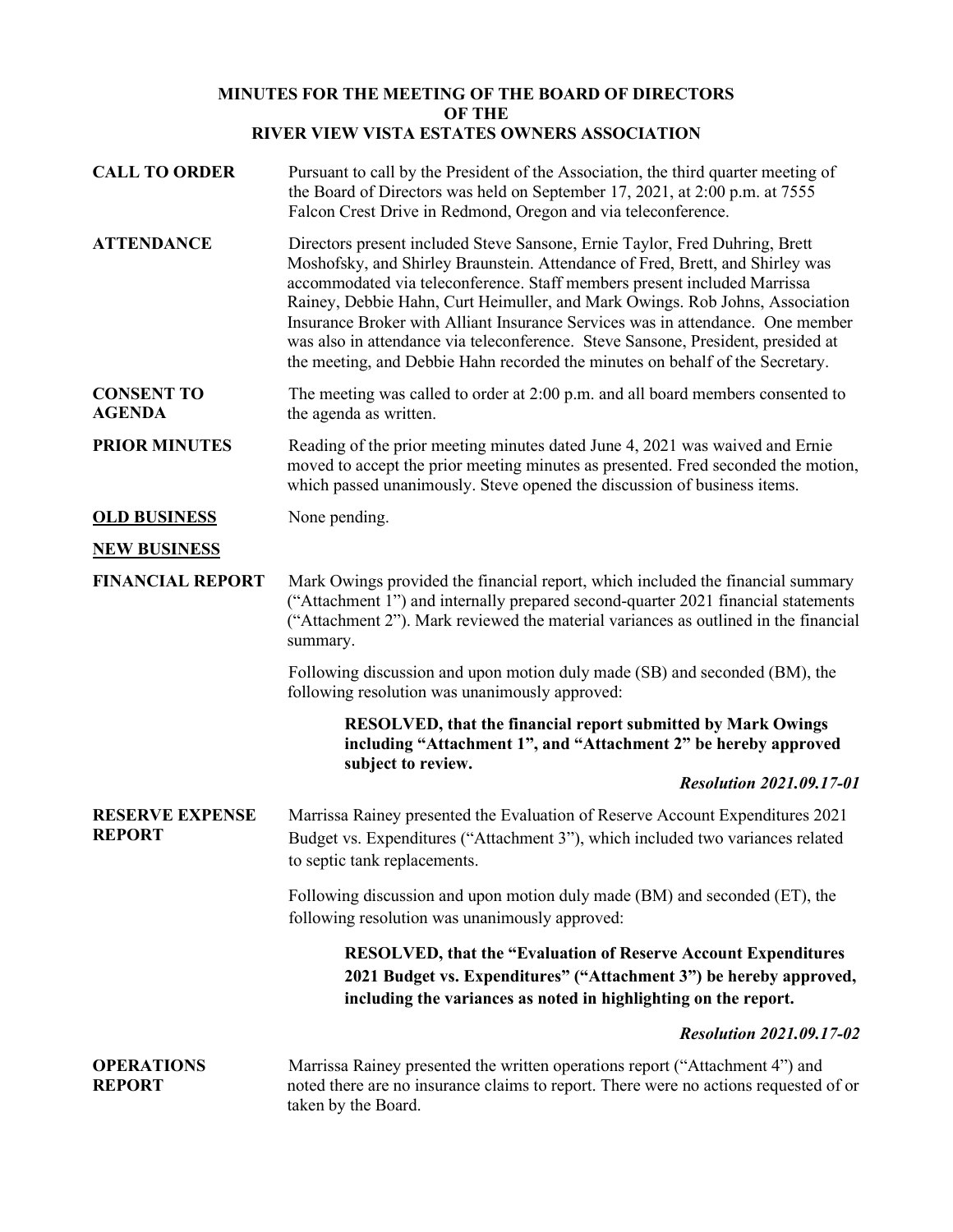| <b>EXTERIOR</b><br><b>ALTERATON</b><br><b>REQUEST</b>          | Marrissa Rainey presented the application for an exterior alteration at 1970 Redtail<br>Hawk Drive, unit 25 ("Attachment 5"). Brett added he spoke to the contractor, and<br>the contractor confirmed the siding material will match what currently is existing<br>on the building.                                                                                                                                                                                                                                                                                                                                                                                                                                                                                                                                                                                                                                                                                                                  |
|----------------------------------------------------------------|------------------------------------------------------------------------------------------------------------------------------------------------------------------------------------------------------------------------------------------------------------------------------------------------------------------------------------------------------------------------------------------------------------------------------------------------------------------------------------------------------------------------------------------------------------------------------------------------------------------------------------------------------------------------------------------------------------------------------------------------------------------------------------------------------------------------------------------------------------------------------------------------------------------------------------------------------------------------------------------------------|
|                                                                | Following discussion and upon motion duly made (ET) and seconded (BM), the<br>following resolution was unanimously approved:                                                                                                                                                                                                                                                                                                                                                                                                                                                                                                                                                                                                                                                                                                                                                                                                                                                                         |
|                                                                | RESOLVED, that the exterior alteration for unit #25 at 1970 Redtail<br>Hawk Drive be hereby approved as submitted in "Attachment 5" with<br>the following conditions:                                                                                                                                                                                                                                                                                                                                                                                                                                                                                                                                                                                                                                                                                                                                                                                                                                |
|                                                                | The work must be completed by a licensed general contractor.<br>$\bullet$<br>Alterations must match the existing architecture, materials,<br>$\bullet$<br>and colors, and blend seamlessly.<br>Siding to be the same material currently existing on the<br>٠<br>building.<br>All work must meet building codes and county permitting<br>$\bullet$<br>requirements.<br>The alteration is approved for storage space only and is not to<br>٠<br>be utilized as living space at any time now or in the future.<br>External storage units are to be utilized for additional storage<br>$\bullet$<br>needs for bikes, other recreational equipment or other items<br>that are frequently stored in the area to be enclosed; these<br>types of items are not to be visible on the front porch area.<br>The board will have final approval as to whether the work is<br>$\bullet$<br>completed as promised, and will be empowered to require the<br>work halted, reversed, or corrected if needed, with the |
|                                                                | property owner responsible for any related costs.<br><b>Resolution 2021.09.17-03</b>                                                                                                                                                                                                                                                                                                                                                                                                                                                                                                                                                                                                                                                                                                                                                                                                                                                                                                                 |
| <b>ANNUAL MEETING</b>                                          | Marrissa announced a quorum for the RVVE annual meeting on September 18,<br>2021 has been met by the proxies received to date.                                                                                                                                                                                                                                                                                                                                                                                                                                                                                                                                                                                                                                                                                                                                                                                                                                                                       |
| <b>COMMITTEE</b><br><b>REPORT</b>                              | Marrissa reported the Covenants Committee does not have any activity to report<br>this quarter.                                                                                                                                                                                                                                                                                                                                                                                                                                                                                                                                                                                                                                                                                                                                                                                                                                                                                                      |
| <b>PRELIMINARY 2022</b><br><b>BUDGET</b><br><b>ASSUMPTIONS</b> | Marrissa summarized the "2022 Budget Assumption Memo" ("Attachment 6").<br>There were no actions requested of or taken by the Board.                                                                                                                                                                                                                                                                                                                                                                                                                                                                                                                                                                                                                                                                                                                                                                                                                                                                 |
| <b>INSURANCE</b><br><b>PACKAGE POLICY</b><br><b>RENEWAL</b>    | Rob Johns, First Vice President at Alliant Insurance Services, joined the meeting<br>to discuss the insurance policy proposal provided for the 2021-2022 policy year<br>("Attachment 7"). Rob noted the proposal is from the incumbent carriers,<br>Philadelphia and Great Divide, as they continue provide a cost-effective program<br>particularly given the current marketplace. Rob confirmed there is no premium<br>increase over the prior year policy.                                                                                                                                                                                                                                                                                                                                                                                                                                                                                                                                        |
|                                                                | Following discussion and upon motion duly made (BM) and seconded (ET), the<br>following resolution was unanimously approved:                                                                                                                                                                                                                                                                                                                                                                                                                                                                                                                                                                                                                                                                                                                                                                                                                                                                         |
|                                                                | <b>RESOLVED, that the proposal submitted by Alliant Insurance</b><br>Services ("Attachment 7") to bind general liability, directors and                                                                                                                                                                                                                                                                                                                                                                                                                                                                                                                                                                                                                                                                                                                                                                                                                                                              |